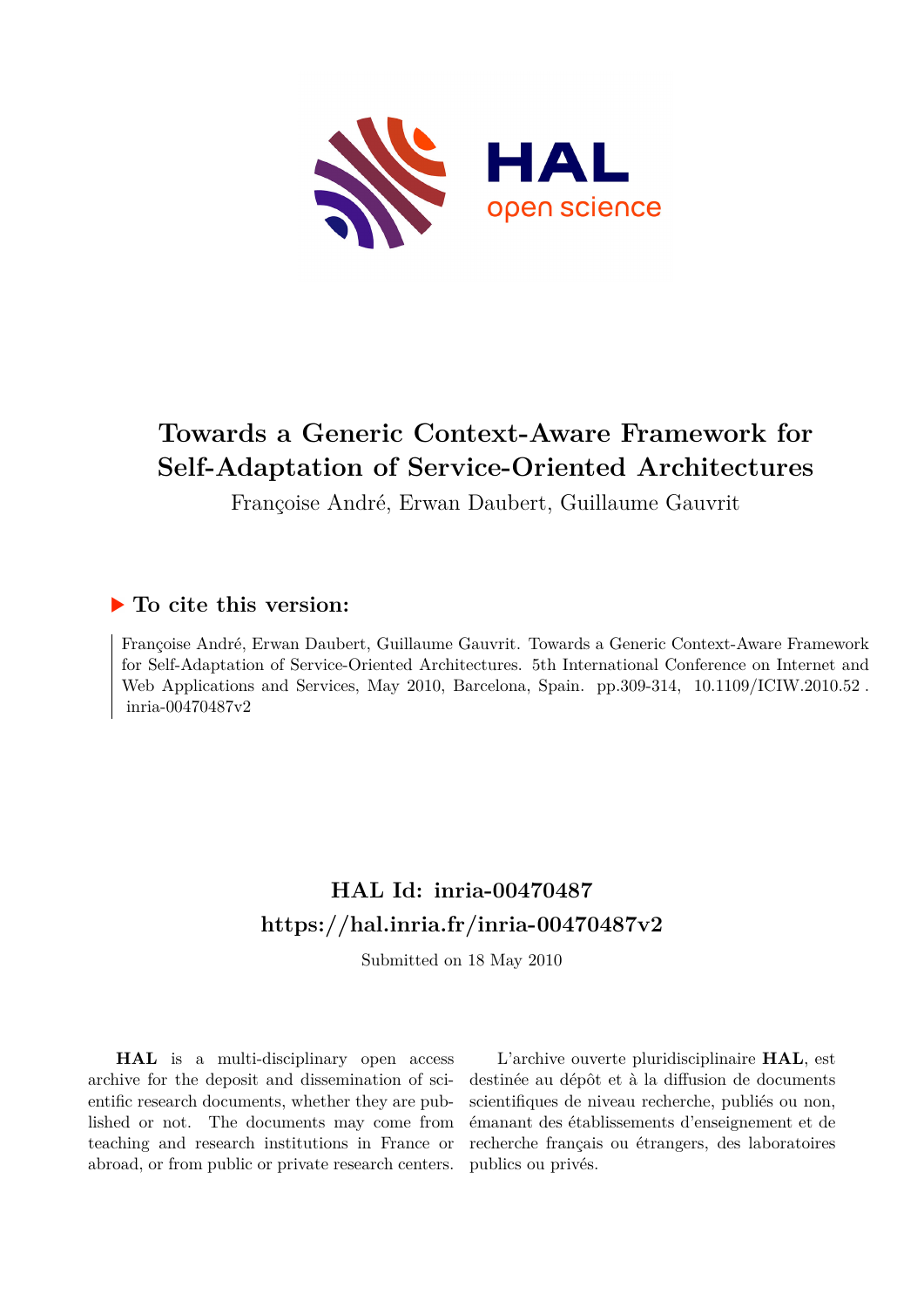## Towards a Generic Context-Aware Framework for Self-Adaptation of Service-Oriented Architectures

Françoise André, Erwan Daubert, Guillaume Gauvrit *IRISA / INRIA Campus de Beaulieu, 35042 Rennes cedex, France {Francoise.Andre, Erwan.Daubert, Guillaume.Gauvrit}@irisa.fr*

*Abstract*—Many software applications are now built from services which run on heterogeneous platforms and are accessed by several users. These environments are in constant evolution. So applications and services have to dynamically adapt in order to satisfy the quality of service required by the users. Programming adaptation facilities taking into account the different situations that could happen is a difficult task. Our objective is to provide mechanisms for self-adaptation of services. We propose a generic framework that allows to specify different kinds of adaptation, in various environments. This paper presents the overall framework and details some of its functionalities: the monitoring, the decision to adapt and the planning of adaptation actions. The current state of our implementation for an OSGi platform is described.

*Keywords*-Self-adaptation; SOA; Framework for Dynamic Adaptation; Cloud Computing;

#### I. INTRODUCTION

Applications are more and more build as a composition of services running on large scale, dynamic and heterogeneous environments. A Service Based Application (SBA) is a software architecture where the basic element is the service, performing a single functionality, such as accessing a resource or managing a data structure. The services communicate with each others to satisfy the objective of the application, by using communication protocols through well-defined interfaces such as SOAP for web services. The very large scale of the execution environment is to be measured in terms of number of users, service-oriented platforms and computers. The dynamism results from node volatility (due to failures, maintenance, voluntary connections or disconnections), service evolution (new services may be deployed, existing ones be removed) and varying users demands requiring different levels of quality of service. All these factors lead to the necessity for dynamic (i.e. at run time) service, application and infrastructure adaptation, without human intervention.

Our objective is to define a generic context-aware framework to build self-organizing service-oriented architectures for cloud computing.

Section II briefly places our work relatively to related works. Next, Section III presents an overview of the framework. Then the different main functions of our framework are detailed, starting with the monitoring function in Section IV. Following is the decision and analysis in Section V. Then the planning is described in Section VI. Finally the execution phase of the adaptation is presented with the example of our implementation for the migration of a service in Section VII. Section VIII concludes this article and presents our future works on the framework.

#### II. STATE OF THE ART

Currently, the works done on dynamic self-adaptation are focused on component-based software architectures, for which multiple frameworks have been developed, such as Dynaco [1] and SAFRAN [2]. Both of them are generic, i.e. they separate the adaptation phases and let free the choice of the adaptation logic. The MAPE model [3] (Monitoring, Analysis, Planning, Execution) is now a standard reference for specifying a way to divide the different adaptation phases.

Various works proposing means for dynamic adaptation have been done in specific contexts, either restricted to an application domain or to a given infrastructure [4], [5], [6], [7]. Very few are based on a generic framework and enable self-adaptation.

### III. FRAMEWORK

For some years, the concepts of autonomic and adaptive applications has grown in importance in several research areas, such as mobile computing, grid computing and enterprise computing. Applications adapt at run-time for a range of different purposes, including to cope with the amount of available resources, to use a more efficient program and to better satisfy the user needs. But introducing facilities for adaptation in exiting code is a very difficult task. Even when designing new applications, taking into account the various situations where adaptation may occur is almost impossible for the designer. Ad hoc solutions are not a good way to solve the problem. The use of a generic framework, built separately from the functional code, specifically dedicated to run-time adaptation, as described by the model MAPE in [3] and capable to itself evolve, seems to be the only solution for the long time.

Based on our previous experience aiming at designing a framework for adaptation of a component based applica-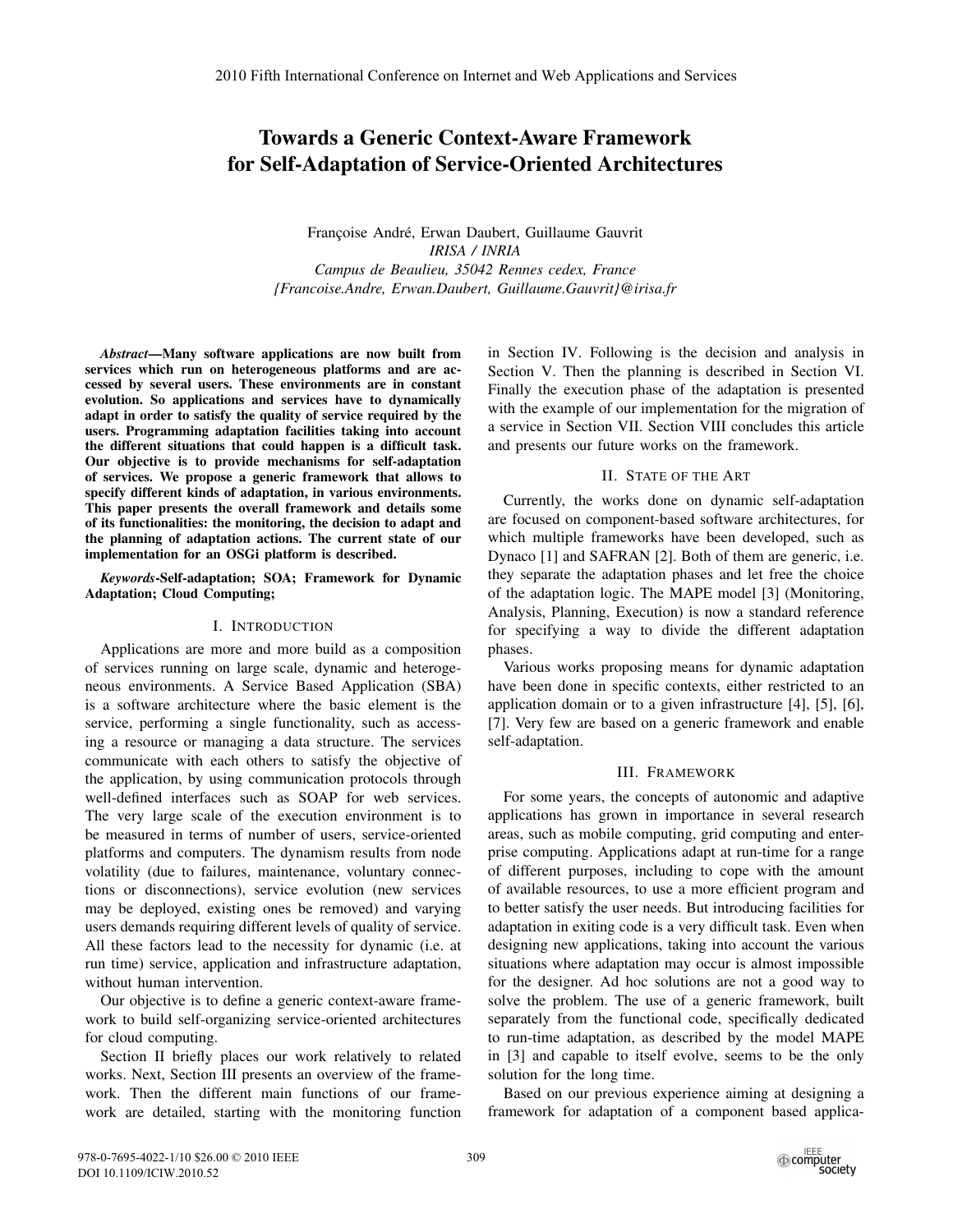

Figure 1. Framework

tion [8], we propose an extension taking into account the world of distributed services on heterogeneous platforms such as OSGi [9], SCA [10] and web services [11]. The framework allows to specify any kind of adaptation by a precise decomposition of the different functionalities that may be involved in an adaptation process. Each of these functionalities may be specialized to fit some particular need. Moreover the separation of the different adaptation functions gives a clear and well structured code, easier to maintain and to evolve if new situations appear.

Five major types of adaptation can be done using our framework on a SBA: parametric adaptation modifies the value of an existing parameter of a service, for example it modifies the bitrate of a video stream; functional adaptation replaces one function implementation by another, leaving the interfaces unchanged, for example it changes the encoding algorithm for a video; behavioural adaptation changes the manner a service acts and possibly its interfaces, for instance it changes a visual representation by a vocal one; structural adaptation modifies a composition of services inside an application, for instance adding a new service for security purpose of the application; environmental adaptation allows to change the outside world of the application, for example it migrates a service for a better use of the underlying physical infrastructure.

As can be deduced from this description of the adaptation types, our framework works at different levels, ranging from a single service, a composition of services in one application, to several applications running on heterogeneous service oriented platforms and distributed computers. Concerning this last point, to cope with the distributed aspect, our framework may be itself distributed. This enforces its scalability. Meanwhile in that case the framework should remain coherent; this property is ensured by providing cooperation

and coordination mechanisms, as we will see in the next sections.

To finish this general description of the framework, it is divided into the four main functionalities of the *MAPE* model: Monitoring or observation, Analysis or decision, Planning and Execution. The observation function is realized by a set of probes, monitors and event managers, and triggers the adaptation system depending on the state of the environment and the services (see Section IV); the analysis and decision function decides of an adaptation strategy and will be described in Section V; the planning function has to define a set of actions that will satisfy the strategy chosen by the decision phase and schedules them (see Section VI); the last step is the execution of the concrete actions on the different elements that are impacted by the adaptation (see Section VII).

The figure 1 resumes the main points of our proposal:

- It is multilevel: on the top we find the user who, by changing his needs, may trigger an adaptation; on the bottom the infrastructure (OS and material) may also requires adaptation due to nodes volatility or changes in the OS policies; in the middle the services, their composition in SBA and the associated Service Oriented Platforms where all the different types of adaptation are performed using our framework.
- Monitoring is done at each level and reciprocally adaptation actions may also be performed at different levels, depending on the adaptation types.
- The different functions that compose the adaptation framework are shown, together with the means to specialize them by decision policy and planning guide, as it will be described in the following sections.
- In order not to overload the picture, the distributed aspect of our system doesn't appear explicitly in the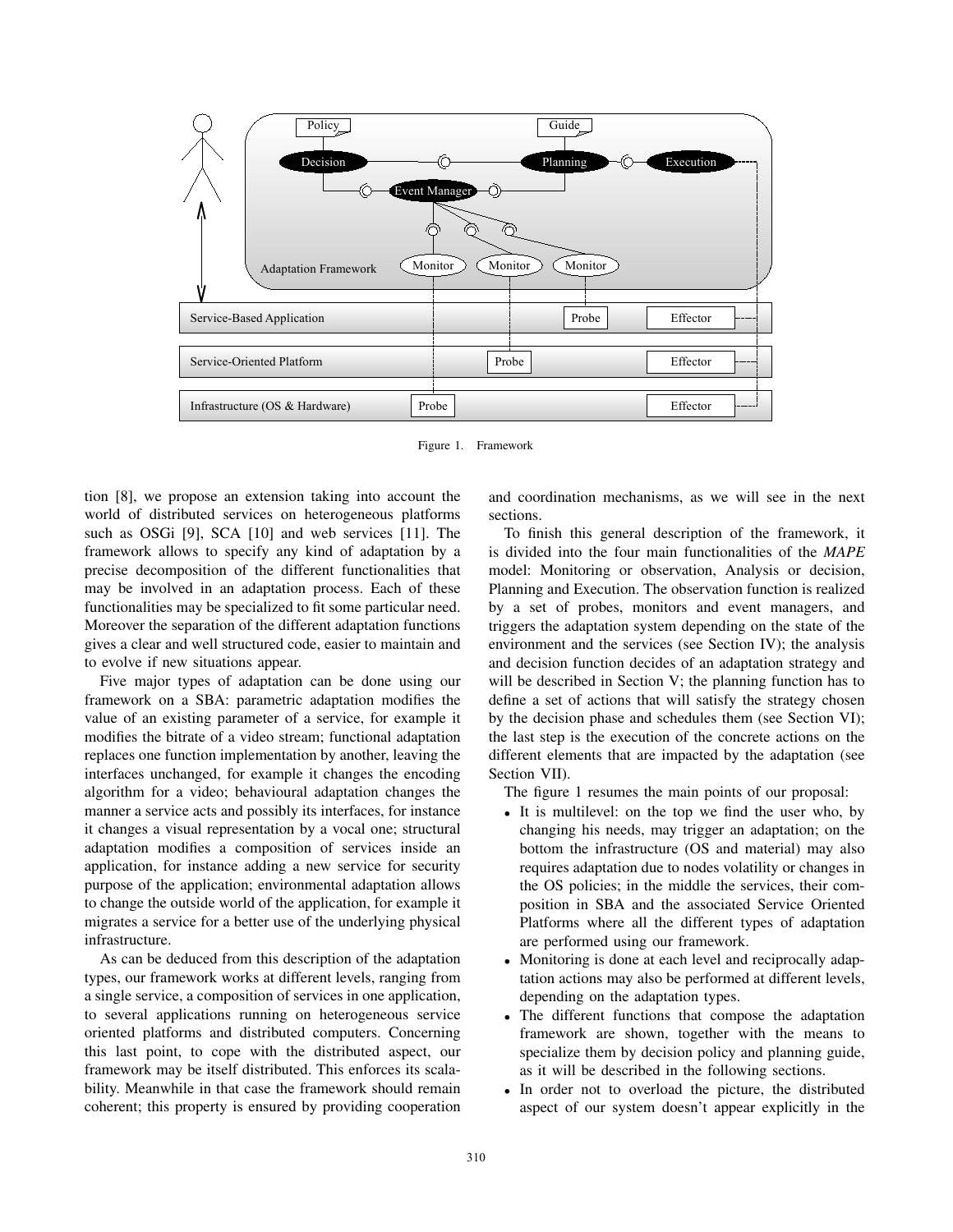figure, but all the elements shown may be replicated on different nodes to cope with large scale environments.

#### IV. MONITORING

The monitoring function of our framework is used to collect an informative and dynamic view of the adaptive entity and its environment. This view should include every pieces of information deemed useful to take an adaptation decision, including information on the hardware, the operating system and the service-oriented platform the adaptive service is running on, in addition to the adaptive application and the services themselves. This dynamic view is pictured by values representing states of the system. Events, coming from the observed elements modify those states.

More precisely, the monitoring function is designed to collect relevant events in order to picture a low-level view of all the elements. Such a view is useful to have precise information but is not very well suited to get a global representation of states of the system. To do so, the monitoring function of our framework can compose events to represent derivative values better suited to picture a higherlevel, synthetic view of the system.

In addition to listening to events occurring in the system, the monitoring function can also actively probe periodically selected values to generate events and update the view. Events are transmitted to the decision function only when differing from previous values. The context view is built using an EQL-based model and implemented using the WildCAT framework [12].

In our framework, the monitoring phase of the MAPE model is divided into multiple services and elements. Ad hoc *probes* are the software or hardware elements taking the measures needed to create the events. The probes are listened to and queried by *monitors*, which are services providing events using the same interface to the *event manager*. Monitors constitute an abstraction layer of the ad hoc probes. The event manager is the service collecting the events, composing them and keeping a view of the system.

The probes can take measures in every layer of the system. At the operating system level, a probe can for example measure the state of hardware resources, such as the available RAM or the number of processors. The procfs virtual file system under Unix-like OSs (usually mounted at /proc) is an example of an OS level probe. At the service platform level, probes can notice that a service appears or disappears. Whereas in the adaptive services, probes can keep under observation various evolutions, such as the size of a buffer or calls to functions.

Since probes can use various communication interfaces, monitors interfaces them to provide events under the same service-oriented interface. A single monitor can listen multiple probes and push multiple events. Monitors have to be able to answer to requests on the value for the events they monitor.

The event manager is designed to collect and compose events coming from monitors, constituting composite events. It can also make computations on an event over a window of time. For example, a composite event can be the average number of requests being processed by processors. A composite event can also be the maximum time to process a request over the last minute. Those computations are described in a dedicated language. Since the framework is distributed, there can be multiple event managers spread over various service-oriented platforms. The event manager also checks if updated values of event are different from previous ones and only transfers them to the decision service if it is the case. The decision and planning functions of the framework can request values of events through the event manager, in order for them to get complementary information to execute their tasks when needed.

### V. DECISION

The analysis function of the MAPE model is designed to take adaptation decisions. When a change arises in the monitored elements, the monitoring function sends a notice to the decision function. Upon receiving a new notice, the decision function has to analyse and decide if an adaptation is needed and to choose an adaptation strategy if needed.

The decision function of our framework is constituted by many distributed decision services, each of them made up by a negotiator handling the communication and possibly two decision engines. In an application composed of distributed services, such as web services in clouds, taking a coherent and global view of every elements contributing to the application is next to impossible, especially in a timely fashion. Thus, in our framework the decision function is composed of various *decision services* cooperating together to take adaptation decisions, each decision service being in charge of a subset of the application. A decision taken by the decision function is reified into multiple strategies, each one being a part of a distributed strategy.

Distributed strategies are made the following way. When a decision service notices a change in its view of the system that necessitates an adaptation, the decision service issues a strategy stating what are the changes to make. If the application of the strategy doesn't need involvement from other decision services, the strategy is handled to the local planning function. In the other cases, the parts of the strategy needing involvement from other adaptation services will be negotiated with the concerned decision services. Those negotiations may end up initiating other strategies that, together with the original strategy, will be constituting a distributed strategy.

The cooperation between decision services is handled by negotiation mechanisms using for instance FIPA protocols [13]. As a consequence a decision service is divided into two parts: the decision-maker and the negotiator, as shown in Figure 2. The role of the negotiation is to make the various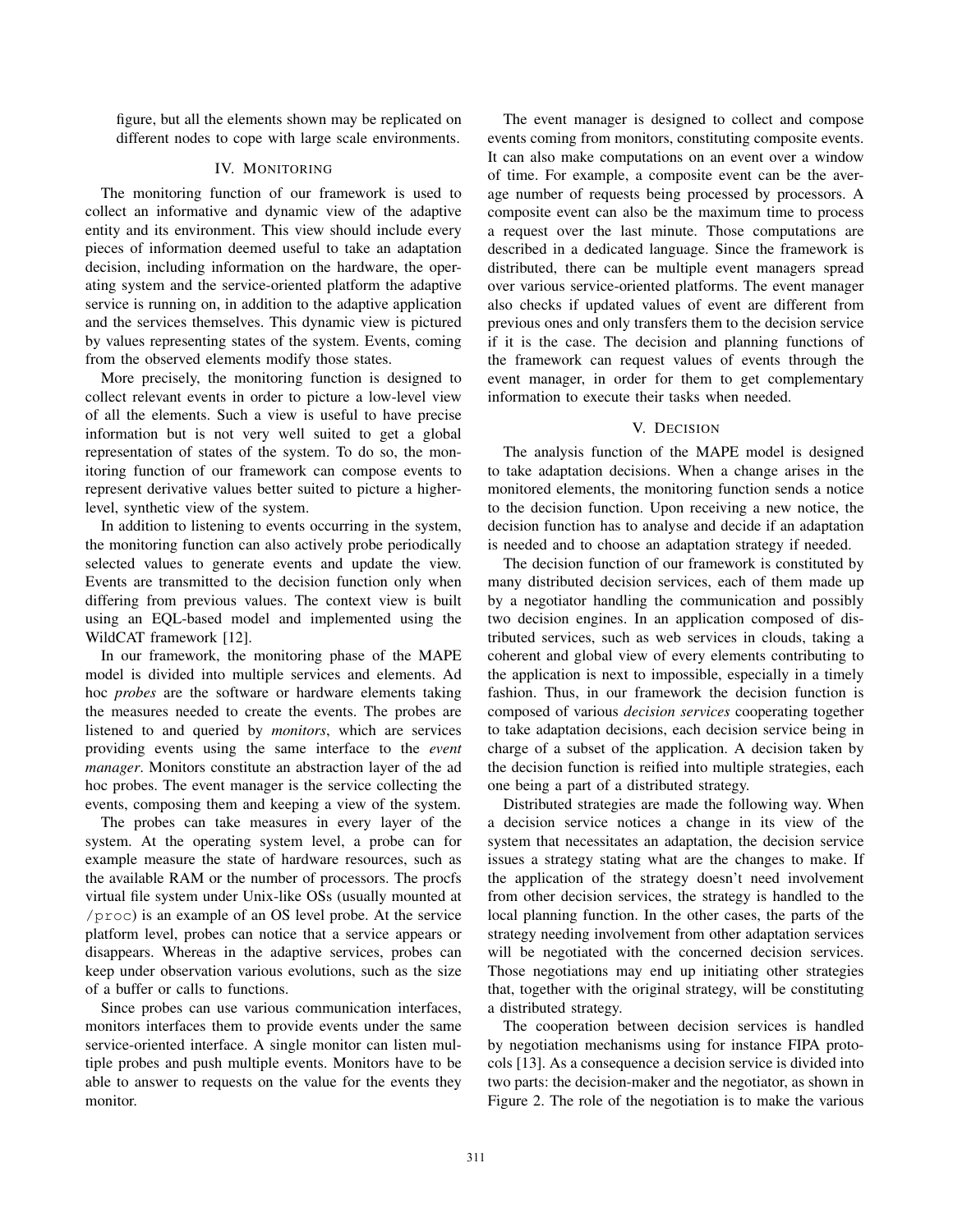

Figure 2. A decision service

decisions services agree on common parts of distributed strategies. A decision service can submit a strategy to another decision service. This one has to analyse what is involved and then to decide either to apply it, reject it or make a counter-proposal. Indeed, a service can depend on many things unknown to the decision service initiating a distributed strategy negotiation; those dependencies make the application of the strategy not always as straightforward as it could appear to the issuer of the original strategy. Once a distributed strategy is negotiated, strategies are given to the relevant services of the planning function.

Moreover, our framework offers the possibility for the decision-maker to be decomposed into two decision engines running concurrently. These two engines are complementary: the first one focus on short-term decisions and the second on long-term ones. Both are used to make adaptation decisions, that is strategies. However they don't reason the same way and corresponds to different adaptation needs. The shortterm engine makes fast and simple decisions and is useful when rapid reactions are needed. The other is slower to analyse situations but can make complex strategies and optimize the application for the long-term.

The short-term engine may for instance use a rule-based engine compliant to the Java Rule Engine API (JSR-94), such as JESS or JRuleEngine. A rule-based engine can be seen as an elaborated parser of *if-then* statements. It is used to make relatively fast and simple decisions, in order to enforce a valid state of the distributed application. Since this engine can only make strategies that are defined statically, it is rather limited in a very heterogeneous and dynamic environment. It can be used for example to decide that when a service fails and an equivalent one can be found, this service replace the failed one.

The long-term engine may use an engine based on utility functions [14]. Utility functions are functions computing the *utility* of a configuration of a system, enabling to compare configurations. A configuration found with an utility significantly higher than the utility of the configuration currently in use can be used to make a strategy. Since it can create strategies dynamically, it is well suited for an use in a heterogeneous and dynamic environment. In addition, since its strategies are made to fulfil a goal that can change dynamically, it is well suited in a context where goals of an application can be modified by SLAs. It's more an engine optimizing the current state of the system than an engine reacting to events. Thus it can optimize the application or services following the constraints of the developers (for example to limit the consumption of resources) and the constraints of the users (for example to lower the response time), making compromises. However, this engine is not as fast as an rule-based engine and might not be able to make a strategy in a timely fashion.

### VI. PLANNING

As seen in the previous section, a decision result is represented by a strategy. A strategy defines the new state to reach but it doesn't define how to obtain this state. This is the role of planning phase. To do so, the planner looks for a set of actions that are able to turn the current state of the system (here meaning application and services) into the new state.

Various types (parametric, functional, behavioural, structural, environmental) of actions can be involved to adapt a system, as described in Section III. Each type of adaptation corresponds to a set of actions that can be used to implement it. The role of the planner is to select the appropriate actions for the current situation. In most of the cases of adaptation, several actions are needed to implement a strategy. For example the structural adaptation which consists to add a new service in an application (i.e. a composition of services) may be implemented by choosing the new service, connecting it to one or several services of the old composition, after having removed their previous links. In such situation a scheduling policy should be specified by the planner. Indeed some actions are dependant from each others and they must be executed in a precise order. On the contrary, since we are in a distributed environment and since we want to perform efficient adaptation, if some actions without logical dependencies can be executed in parallel the schedule must exhibit their potential parallelism. Meanwhile, the execution time taken to implement an adaptation strategy may not be the unique criteria for scheduling. Other factors such as the processor load, the amount of memory or bandwidth used during the adaptation can be of importance. For instance even if it is logically possible to simultaneously transfer two services from one node to another, overloading the network between the two nodes may be incompatible with the quality of service to be preserved for the other activities. As can be easily understood, it is almost impossible to statically define adaptation plans. Too many dynamic factors are involved to make a good planning choice in advance. Therefore our planner is designed to schedule at run time the necessary actions to implement a given strategy.

Run time planning is not an easy task. Thus, we propose to decompose the problem into sub-problems with limited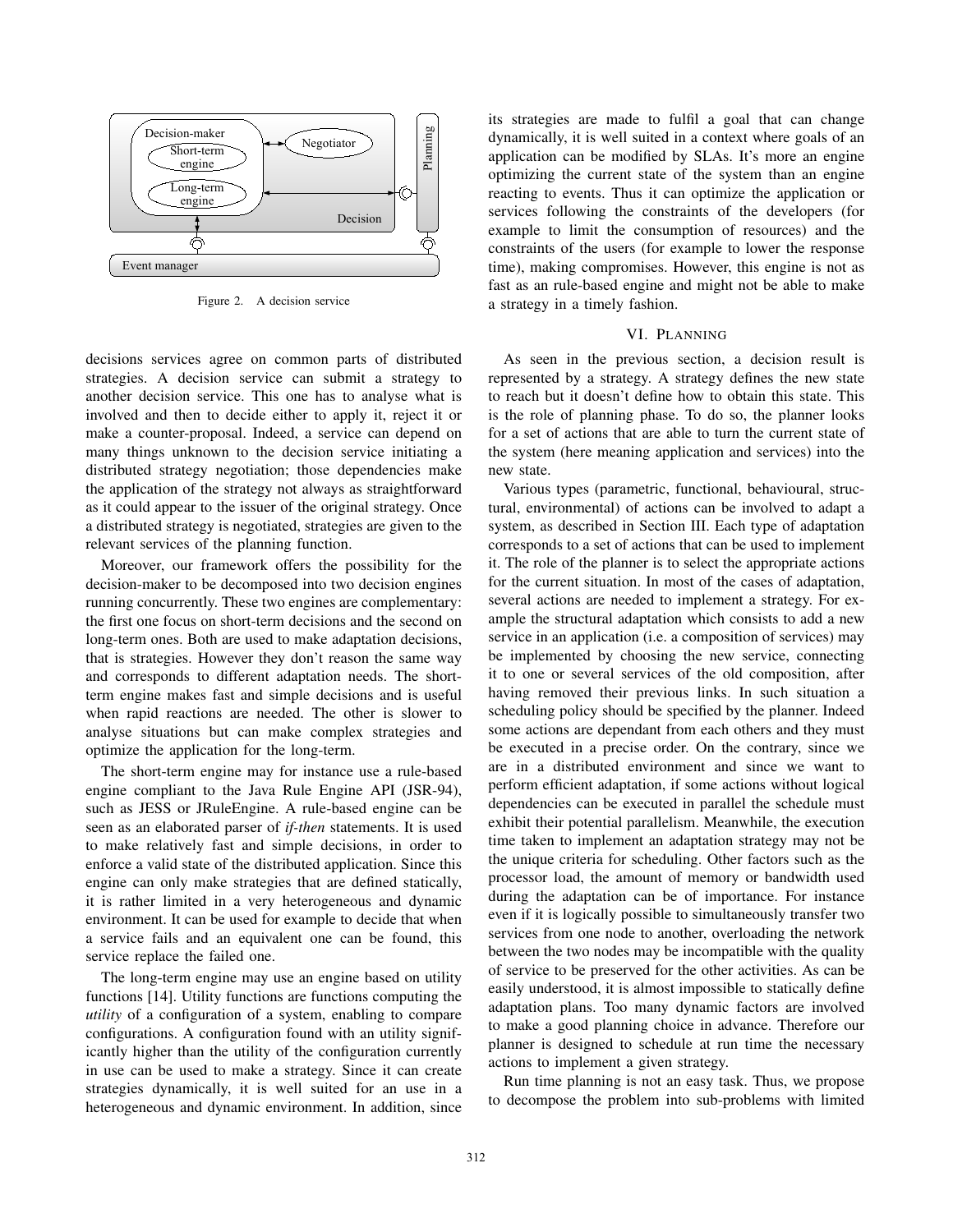interactions. Since we consider applications running on a distributed environment, the adaptation that should be realized can impact elements located on different sub-systems and nodes. For that reason we can decompose the planning activity following the location of elements that need adaptation. Distributed planning algorithms have already been proposed in the literature. Georgeff [15], for motion planning in robotic, suggests to use local agents to build local plans and to synchronise them with a supervisor. The decomposition of the main goal into sub-goals is quite simple because each agent manages the behaviour of a distinct robot and only defines its actions. It never acts on other robots. In this case, the supervisor is only needed to find, in the global plan, all actions that can trigger dangerous interactions between robots, for example collisions or the use of the same resource by more than one robot concurrently. Corkill [16] assumes that the goal is only a conjunction of many independent goals and proposes a distributed algorithm based on the NOAH (Nets of Action Hierarchies) framework [17]. Durfee and Lesser [18] propose a partial global planning where each agent communicates with the others during their calculation of local plans. This communication helps them to know the state of the calculation of the global plan. This communication takes time so the agents assume that they know an incomplete, inconsistent and out-of-date state of the global plan. This kind of algorithms degrades the solution that could be found because agents are not always working as a strong collaborative team but it limits the overhead due to communication. Many other algorithms can be found in the literature like [19], [20]. Many of them are based on centralized algorithms extended to distributed problem solving by adding cooperation between agents.

#### VII. EXECUTION

Once a plan is defined, it has to be executed. As for the previous adaptation functions, execution needs to be efficient due to the dynamism of the environment. Moreover, some characteristics of the SOA or the infrastructure (OS, hardware) where the element to adapt is located have specific requirements. For example, in the service platform OSGi, some dependencies have to be resolved by the platform before starting to migrate services. So execution has to take into account the specificities of the SOA and the infrastructure. That is the reason why we have defined two kinds of actions: abstract and concrete ones. Abstract actions are actions independent from the concrete SOA or infrastructure. They are defined in a *guide* used by the planning phase, making easier the planning of the strategy. Indeed the planner only needs to know information about the current state of the elements, the goal of the adaptation and the available abstract actions. Concrete actions or effectors are the actions dedicated for each service-oriented architecture and environment. Due to the dynamism of the platforms and the environment, we have chosen not to statically define a

list of abstract actions but to dynamically specify it from the current concrete actions. Consequently, guides are also dynamically constructed.

A first implementation of our framework has been realised on top of OSGi platforms. OSGi is a specification defining a service-oriented platform and its common services, with a large user base and mature implementations. Applications are built as set of bundles which are library components in OSGi terms. Bundles interact by using or providing services. They import and export Java packages and offer or require services. Services interfaces are Java interfaces. The latest specification defines a way to interconnected several OSGi platforms and allows to bind services running on distributed platforms. OSGi already offers some kind of adaptation actions like the dynamic registration or unregistration of services, but they are not sufficient for the needs of selforganising service-based applications. That's why we define others actions like migration and replication of services.

The migration of service is an environmental adaptation action consisting in moving a service from a node to another. This migration can be useful when a node is overloaded by too many services. If a service X is migrated from an overloaded node A to a node B, resources allocated to this service on the node A are released and can be reallocated for the others. To move a service between platforms, our framework needs to move the bundle because only bundles can register services. Moreover, bundles have dependencies with other bundles according to the services they use and to their imported packages. Nothing has to be done for migration about service dependencies. However as imported packages have to be available where the bundle is, before to move a bundle, our implementation have to solve the packages dependencies. When these dependencies have been resolved, the bundle can be moved from A to B. A bundle is defined by a JAR file. The OSGi platform provides actions to install a bundle with the URL of the JAR file. In our case, before migration, the JAR is accessible on the platform A. A new URL should be created for the platform B. Our framework uses the HTTPService, which is a standard service described in OSGi, in order to publish resource on the network and to build URL for this resource. With this new URL the bundle can be installed. Then, this bundle is started and registers its services on the OSGi platform B. However, not every service have to be registered on the platform B, in our example only the service X. Our implementation provides this possibility by allowing the bundle to ask which services are necessary and the bundle chooses the services to register. In addition, the state of the service is saved before its migration in order to restore it when it is registered on the platform B. Once the service X is registered on the platform B, our framework unregisters X on the platform A and uninstalls the bundle if it does not provide other services or if it is not used to provide packages on A.